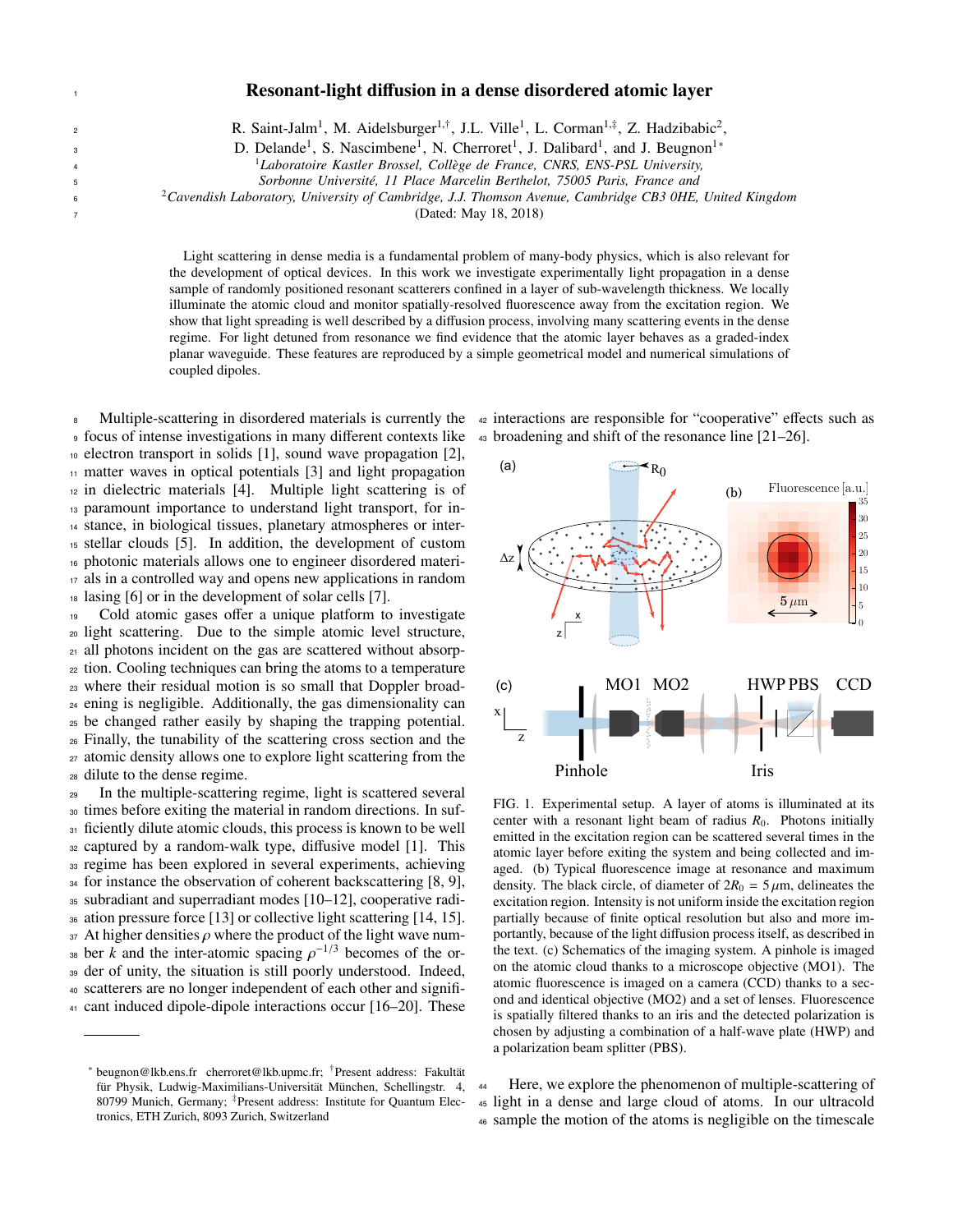of the experiment, so they act as a gas of fixed, randomly dis- tributed point scatterers. Atoms are confined in a layer geom- etry in the focal plane of a high resolution imaging system, which allows us to inject light in a region with sharp bound- aries and monitor its spreading away from this region (see Fig. 1a). We observed that the fluorescence intensity, which measures the local photon escape rate, decays exponentially with the distance from the excitation zone. We show that this behavior is compatible with a two-dimensional (2D) diffusive model. For resonant light, we measured the decay length of the fluorescence signal as a function of the atomic density, all the way from the dilute to the dense regime. The decay length  $\epsilon_{59}$  coincides with the escape radius of the photons, *i.e* the av-<br> $\epsilon_{50}$  erage distance they travel before they escape the sample. It erage distance they travel before they escape the sample. It decreases when increasing density, and then saturates in the <sup>62</sup> regime of high density where photons undergo a few tens of scattering events before leaving the cloud. For detuned light <sup>64</sup> and in the dense regime, the photon escape rate is significantly modified, in a way that suggests a light-guiding mechanism reminiscent of a graded-index planar waveguide. We also ob- served these phenomena in numerical simulations based on a model of coupled dipoles, and explained them in a semi- quantitative way by an analytical model of light guiding in an open, disordered 2D slab.

 $71$  We use a dense layer of <sup>87</sup>Rb atoms as previously described  $72$  in Refs. [26, 27]. In the *xy* plane, we produce a uniform  $\tau_3$  disk-shaped atomic layer of radius  $R = 20 \mu m$  with a control-<sup>74</sup> lable surface density up to  $\rho_{2D} = 135(15)\mu m^{-2}$  and a tem-<br><sub>75</sub> perature  $T_0 = 270(10)\text{ nK}$ . Atoms are strongly confined along  $\tau$ <sub>5</sub> perature  $T_0 = 270(10)$  nK. Atoms are strongly confined along <sup>76</sup> the vertical *z* direction with an approximately Gaussian den*π* sity distribution of r.m.s. thickness  $Δz ≈ 0.3 \mu m < λ_0$ , with  $λ_0 = 2π/k = 0.78 \mu m$  the resonant wavelength for the  $|F = 2⟩$  $\lambda_0 = 2\pi/k = 0.78 \,\text{\mu m}$  the resonant wavelength for the  $|F = 2\rangle$ <br><sup>79</sup> to  $|F' = 3\rangle$  D2 transition of rubidium atoms. This corresponds  $\pi$ <sup>9</sup> to  $|F' = 3\rangle$  D2 transition of rubidium atoms. This corresponds <sup>80</sup> to a maximum density at the center of the Gaussian profile of <sup>81</sup>  $\rho_{3D}k^{-3} = 0.35(5)$  where  $\rho_{3D} = \rho_{2D}/(\sqrt{2\pi}\Delta z)$ .<br>We turn this density by verying the number

<sup>82</sup> We tune this density by varying the number of atoms in the  $83$   $|F = 2, m_F = -2$  hyperfine ground state, which is sensitive <sup>84</sup> to our light probe. The population in this state is controlled 85 thanks to partial transfer from the  $|F = 1, m_F = -1\rangle$  state in  $_{117}$  described below.<br>126 which the atoms are initially spin-polarized. As discussed in  $_{117}$  when the story in Fig. 86 which the atoms are initially spin-polarized. As discussed in  $_{118}$ 87 Ref. [26], dipole-dipole interactions play a dominant role at <sub>119</sub> fluorescence signal integrated over the full duration of the <sup>88</sup> the densities achieved in our setup. Because of these interac-89 tions, the thickness of the cloud could increase, depending on  $_{121}$  Photons are detected up to several micrometers away from <sup>90</sup> its density, during the light excitation. We estimate that the ef-91 fective cloud thickness, in the illuminated region, could reach <sub>123</sub> averaged profile of the fluorescence image. There is a large 92 at the end of the excitation the maximum value of  $0.4 \mu$ m.<br>
93 The atomic cloud is locally excited by light at a wavelen

 $\lambda_0$ , propagating perpendicular to the atomic plane along the *z*  $\alpha$  region we observe an exponential decay with distance of the axis as illustrated in Fig. 1a, and linearly polarized along x,  $\alpha$  atomic fluorescence <sup>95</sup> axis, as illustrated in Fig. 1a, and linearly polarized along *x*. <sup>127</sup> atomic fluorescence over almost two decades (see inset in <sup>96</sup> In the illuminated region, the intensity of the beam is on the <sup>128</sup> Fig. 2). The escape radii investigated in this work typically <sup>97</sup> order of 7 *I*<sub>sat</sub>, where *I*<sub>sat</sub> = 1.6 mW cm<sup>-2</sup> is the saturation in-<br><sup>129</sup> is tensity for this transition (with a linewidth Γ – 2π × 6.0 MHz) 120 98 tensity for this transition (with a linewidth  $\Gamma = 2\pi \times 6.0 \text{ MHz}$ ) 130<br>99 [28] The light beam profile on the atomic cloud is given by 99 [28]. The light beam profile on the atomic cloud is given by 131 <sup>100</sup> the image of a pinhole whose diameter on the atomic cloud 101 is  $2R_0 = 5 \mu m$ . The excitation duration is  $\tau = 10 \mu s$ . The atomic fluorescence is collected spatially filtered and imaged <sup>102</sup> atomic fluorescence is collected, spatially filtered and imaged <sup>134</sup> as a function of density (see Fig. 3a). The escape radius de-103 on a CCD camera, as shown in Fig. 1c. We detect only pho-135 creases for increasing densities and reaches an approximately <sup>104</sup> tons with a linear polarization perpendicular to the excitation <sup>136</sup> constant value for  $\rho_{3D}k^{-3} > 0.1$ . The measurements in the low

2



FIG. 2. Fluorescence decay. Binned and azimuthally averaged profile for the measured atomic fluorescence (squares). Circles show the small background signal observed without atoms. The shaded area represents the excitation region. Statistical errors bars due to photon counting are smaller than the size of the points. The solid lines are broken lines linking the points. The inset shows the same data outside the excitation region in a semilog plot to emphasize the exponential decay of the fluorescence signal. We attribute the deviation of the two last points from the exponential fit to the contribution from stray light. Data are averaged over 100 measurements.

 polarization and block the residual transmitted light in the spa- tial mode of the incident beam. The optical resolution of our system (∼ 1 µm) is characterized in [29]. Atoms outside the illuminated region are only excited by scattered light and feel a much lower intensity than in the illuminated region. Taking into account our collection and detection efficiencies, assum- ing that the scatterers are independent and that polarization is randomized for photons emitted from outside the excita- tion region, we obtain a rough estimate for the intensity seen by atoms at 1 µm from the edge of the illuminated region of  $\mu_{115}$  approximately 0.1  $I_{\text{sat}}$ . It is important to operate in this low saturation regime to enable comparison with the simulations

<sup>93</sup> The atomic cloud is locally excited by light at a wavelength <sup>125</sup> the explored experimental range. Outside the illuminated We show in Fig. 1b a typical measurement of the atomic <sup>120</sup> excitation. The circle indicates the illuminated region. <sup>122</sup> this region. We show in Fig. 2 a binned and azimuthally <sup>124</sup> ratio between the atomic signal and residual stray light over

> We first focus on the experimental results for a resonant <sup>132</sup> excitation. We fit the experimental fluorescence signal for 133 various densities by  $Ae^{-r/R_e}$  and obtain the escape radius  $R_e$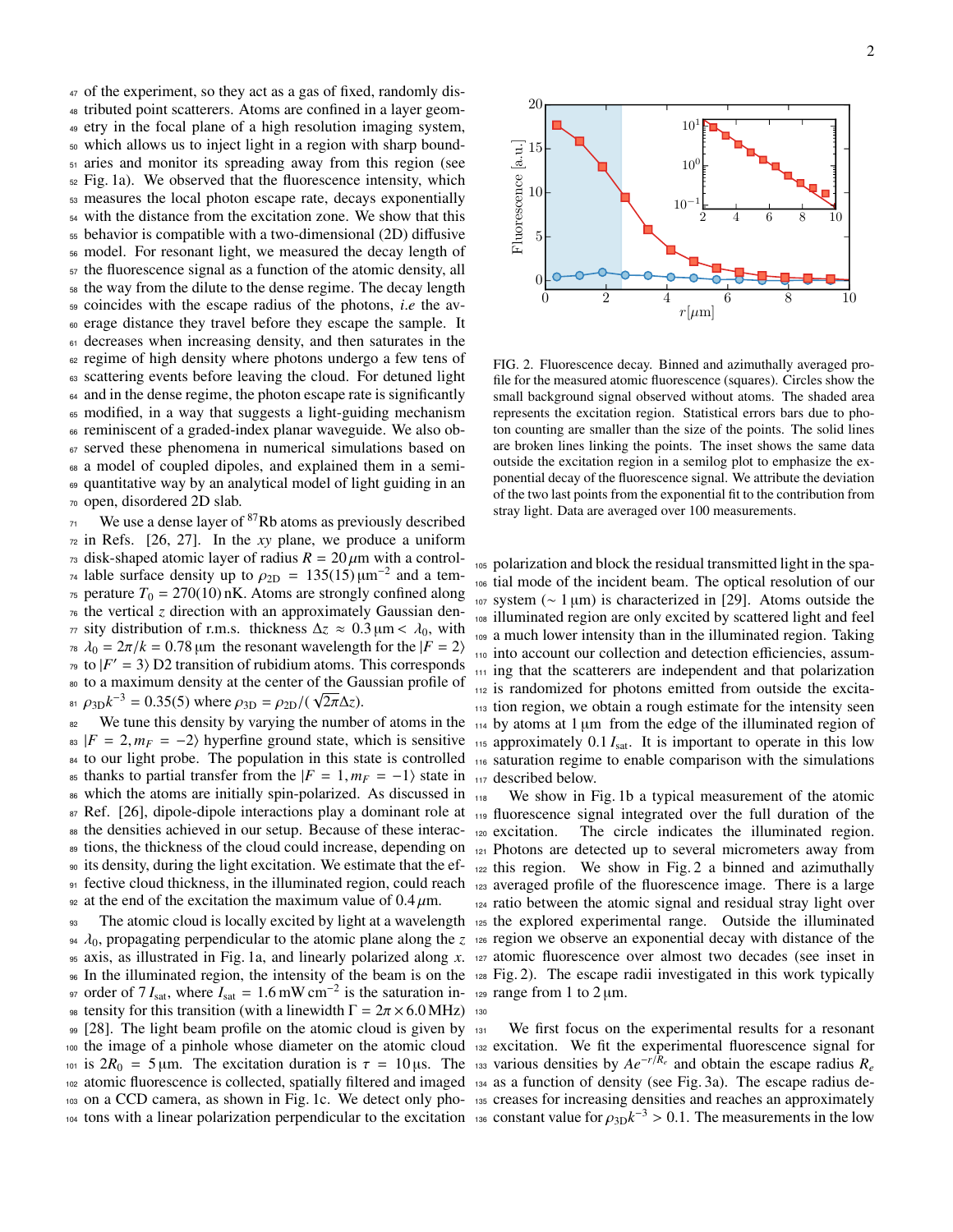

FIG. 3. (a) Measured escape radius *R<sup>e</sup>* for different densities at resonance ( $\Delta = 0$ ). Vertical error bars correspond to the standard deviation of the results of exponential fits to the data obtained with a bootstrap approach [30]. Each data set is obtained from the average of 100 measurements. Horizontal error bars represent the statistical uncertainty on the atom number. The inset shows the relevant parameters of the simple model described in the main text. (b) Escape radius  $R_e$  obtained from the analytical result of Eq. (4) (solid curve) and numerical simulations of a model of classical coupled dipoles (squares) as a function of density. Statistical error bars on  $R_e$  obtained from the fitting procedure of the coupled dipole simulations are smaller than the size of the points. The inset shows the fluorescence signal computed with coupled dipole simulations for  $\rho_{3D}k^{-3} = 0.12$  and averaged over > 1000 atomic distributions. The solid line is the exponential fit outside the illuminated region solid line is the exponential fit outside the illuminated region.

 $\frac{1}{37}$  density regime (lower values of  $\rho_{3D}k^{-3}$ ) correspond to a "sin-<br>137 gle scattering event" regime where a photon typically leaves <sup>138</sup> gle scattering event" regime where a photon typically leaves <sup>139</sup> the sample after the first scattering event outside the illumi-<sup>140</sup> nated region. In this case the escape radius is on the order of <sup>141</sup> the scattering mean free path  $\ell = 1/(\rho_{3D}\sigma)$ , where  $\sigma$  is the 142 light cross section and we expect  $R_e \sim \ell$ , in agreement with <sup>142</sup> light cross section and we expect  $R_e \sim \ell$ , in agreement with <br><sup>143</sup> the observed decrease of  $R_e$  with density. the observed decrease of  $R_e$  with density.

 In the opposite regime of large densities, photons are scat- tered several times before leaving the sample and we observe 146 a saturation of the escape radius. It remains around  $kR_e \approx 12$  while varying the density by a factor of about 3. We checked that this saturation is not due to the finite resolution of our imaging system which allows us to measure spatial structures 150 with a size below  $1 \mu m (kR_e \leq 8)$ . In this regime the system can be described by a diffusion model of light transport. In  $_{152}$  the steady-state regime, the light energy density  $I(r)$  at a point r in the sample obeys a diffusion equation with losses:

$$
-D_0 \nabla^2 I(\mathbf{r}) = -\gamma I(\mathbf{r}) + S(\mathbf{r}),\tag{1}
$$

<sup>154</sup> where  $D_0$  is the diffusion constant,  $\gamma$  the escape rate of pho- $155$  tons and  $S(\mathbf{r})$  the source term describing the laser excitation. <sup>156</sup> We consider the situation where the source term is  $S(\mathbf{r}) = S_0$  $157$  for  $r < R_0$  and 0 otherwise. The solution of this equation in <sup>158</sup> two dimensions is given by

$$
I(\mathbf{r}) = \frac{S_0}{2\pi D_0} \iiint_{|\mathbf{r}'| < R_0} K_0 \left( \frac{|\mathbf{r} - \mathbf{r}'|}{R_e} \right) d^2 r' \underset{r \gg R_0 + R_e}{\propto} \frac{e^{-r/R_e}}{\sqrt{r}}, \quad (2)
$$

 $159$  where  $K_0$  is the modified Bessel function of the second kind of  $211$  in the experiment. We compute the exact radiated field from <sup>160</sup> order zero and  $R_e = \sqrt{D_0/\gamma}$ . Outside the illuminated region, <sub>212</sub> these dipoles for a given excitation field taking into account

161 at large  $r$ , the function  $I(r)$  decays almost exponentially [31] <sup>162</sup> in agreement with our measurements. These results allow us 163 to relate the measured photon escape radius  $R_e$  to the diffusion <sup>164</sup> constant  $D_0$  and to the escape rate  $\gamma$  that we cannot measure is individually in a direct way. In this diffusive regime and for individually in a direct way. In this diffusive regime and for  $166$  large *r*, the escape radius  $R_e$  can also be related to the micro-<sup>167</sup> scopic parameters describing the propagation of a photon in a <sup>168</sup> random walk picture

$$
R_e \sim \ell / \sqrt{p},\tag{3}
$$

 $169$  where *p* is the probability of escaping the cloud after a scat-<sup>170</sup> tering event and  $\ell$  the (already defined) scattering mean free<br><sup>171</sup> path. path.

172 We have developed a simple geometrical model to estimate <sup>173</sup> the escape probability *p* and to explain the main features of <sup>174</sup> the curve in Fig. 3a. Consider an atom in a 2D gas emitting <sup>175</sup> a photon as being placed at the center of a vertical cylinder  $176$  of radius  $\ell$ , corresponding to the typical distance to the next <sup>177</sup> scatterer. The photon will escape the cloud if its emission an- $178$  gle  $\theta_0$  is small enough so that it would meet the next scatterer 178 gie  $\theta_0$  is small enough so that it would meet the next scatterer<br>179 at a height larger than  $\sqrt{\sigma/\pi}$ . Emitted photons that escape <sup>180</sup> the medium are then effectively contained within a cone of 181 half-angle  $\theta_0$  (see inset of Fig. 3a). This gives a probability *p* ≈ 2 × 2π(1 – cos  $\theta_0$ )/(4π) with tan  $\theta_0 = \ell / \sqrt{\sigma / \pi}$ , and in  $\theta_0$  = turn: <sup>183</sup> turn:

$$
kR_e = \frac{k\ell}{\sqrt{1 - (1 + \ell^2 \pi/\sigma)^{-1/2}}}.
$$
 (4)

<sup>184</sup> We display Eq. (4) computed for the resonant scattering cross <sup>185</sup> section 3λ<sup>2</sup><sub>0</sub>/(2π) in Fig. 3b (solid line). At large densities, *p* ∼ <sup>187</sup> much larger than the mean free path. This saturation of  $R_e$ <sup>186</sup>  $\ell^2 \pi/(2\sigma)$  so that  $R_e$  becomes independent of the density and<br><sup>187</sup> much larger than the mean free path. This saturation of R with increasing density thus stems from the compensation of <sup>189</sup> two antagonistic effects: (i) the decrease of  $\ell$ , which tends to make the escape radius smaller and (ii) the decrease of  $\nu$ . to make the escape radius smaller and (ii) the decrease of  $p$ . 191 The extension of Eq. (3) to low densities (large  $\ell$ ) is consistent <sup>192</sup> with  $R_e \propto \ell$  and this simple model thus reproduces roughly<br><sup>193</sup> the behavior of the ensemble of the experimental points. the behavior of the ensemble of the experimental points.

 Using the random walk picture and this estimate of *p*, we find that the typical number of scattering events before a photo ton leaves the sample is  $N_{\text{scatt}} = 1/p = 2\sigma/(\pi l^2)$ . Considering  $n_{\text{tot}}$  an atomic density of  $\omega_{\text{tot}} k^{-3} = 0.07$  in the "plateau" of Fig. 3b <sup>197</sup> an atomic density of  $\rho_{3D}k^{-3} = 0.07$ , in the "plateau" of Fig. 3b<br><sup>197</sup> but not too large so that *f* could still be interpreted with the 198 but not too large so that  $\ell$  could still be interpreted with the classical picture of a mean free path, we get a typical value of about 20 scattering events. This value justifies the diffu- sion model and confirms that we investigate experimentally a steady-state situation (the total duration of a photon random <sup>203</sup> walk,  $\approx N_{\text{scatt}} \Gamma^{-1}$ , is much shorter than the duration  $\tau$  of the illumination pulse) illumination pulse).

 As shown in Fig. 3b, the variation of escape radius with density is also reproduced by numerical simulations based on the method of coupled dipoles. As described in Ref. [32], we model our atomic system by a random ensemble of randomly 209 positioned classical coupled dipoles (with transition  $J = 0$ to  $J = 1$ ) in a layer geometry with the same thickness as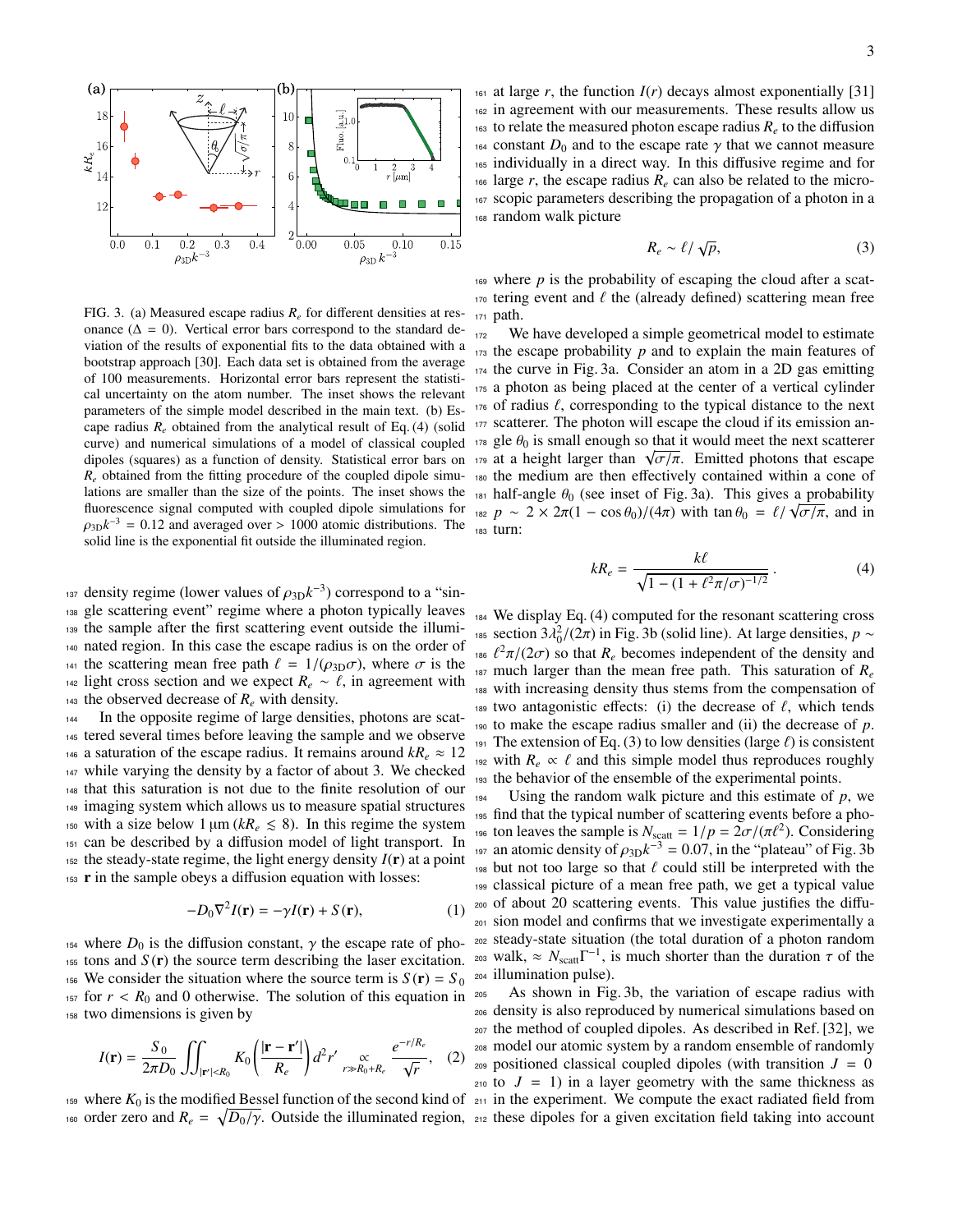214 and interferences. Fluorescence signals are obtained from the 246 lower than one above the resonance ( $\Delta > 0$ ). In our system,<br>215 modulus square of each dipole and escape radii from an expositive density distribution 215 modulus square of each dipole and escape radii from an expo- 247 the density distribution  $\rho_{3D}(z)$  has an approximately Gaussian 216 nential fit to the fluorescence signal in the range  $r_1 = 2.7 \mu m$  248 shape with a maximum at  $z = 0$  leading to a gradient of the contents of the distance from the center. For each 210 index of refraction. For pegativ 217 to  $r_2 = 4 \mu$ m, where *r* is the distance from the center. For each 249 index of refraction. For negative detuning,  $n(z)$  decreases with  $n_{20}$  decreases with  $n_{20}$  decreases with 218 density we adapt the atom number in the simulations (from 250 |z| from the center of the cloud. This gives rise to a phe- $_{219}$  100 up to 4000) and the number of repetitions over which the  $_{251}$  nomenon of light guiding close to the one encountered in op-<sup>220</sup> result of the simulations are averaged (from 20 to more than <sup>252</sup> tical waveguides, explaining qualitatively why the escape ra- $221 \; 10^5$ ).

222 The two models that we have developed are in good agree- 254 ment with each other. But although these predictions quali- tatively reproduce the measurements in Fig. 3a, note the dif- ference by a factor  $\approx$  3 between the scales of the two graphs.  $257$ Possible reasons for this difference are discussed below.



FIG. 4. Escape radius versus detuning. (a) Experimental results obtained for a dense cloud with  $\rho_{3D}k^{-3} \approx 0.35$ . The insets show the heading of the trajectories which depends on the sign of the detunbending of the trajectories which depends on the sign of the detuning. The dashed lines in the insets correspond to the maximal emission angle a photon leaving the sample could have without considering the bending effect. Taking into account the bending effect, this maximal angle is smaller for negative detuning and larger for positive detunings. Each point is the average result of 100 measurements. (b) Escape radius computed from a numerical model of coupled dipoles Escape radius computed from a numerical model of coupled dipoles<br>(squares), escape radius  $R_e = \ell / \sqrt{1 - \cos \theta_0}$  obtained by solving Eq.<br>(5) for  $\theta_0$  (solid line). All theory curves are computed for the largest (5) for  $\theta_0$  (solid line). All theory curves are computed for the largest density we are able to handle  $\rho_{3D}k^{-3} = 0.1$ . Statistical error bars obtained from the fitting procedure for the coupled dipole simulations tained from the fitting procedure for the coupled dipole simulations are smaller than the size of the points.

 to change dramatically the response of the system by vary-<sup>284</sup> fying also the mean free path and the cross section, which are ing the detuning ∆ of the excitation light with respect to the <sup>285</sup> fundamental parameters of our model. Calculation of these resonance. We report in Fig. 4a the influence of the detuning <sup>286</sup> parameters in the dense regime is however a difficult task that  $_{231}$  on the experimental escape radius  $R_e$  for the cloud of highest  $_{287}$  we leave for future work. 232 density. We observe a clear asymmetry around  $\Delta = 0$ : the 288 escape radius is larger for negative than for positive detun-<sup>289</sup> tical wavelength, their measurement is rather challenging. We ings, which indicates that photons are escaping more easily <sup>290</sup> discuss two possible experimental limitations for this mea-235 the sample when  $\Delta > 0$ . Clearly, the results of Fig. 4a cannot 291 surement. First, the finite resolution of the imaging system be explained by the dependence of Eq. (4) on  $\Delta$  which origing a leads to an overestima be explained by the dependence of Eq. (4) on ∆, which origi-<sup>292</sup> leads to an overestimate of the escape radius, but our setup nates only from the photon scattering cross section by a single <sup>293</sup> benefits from a good spatial resolution, and we estimate that 238 atom and is thus symmetric with respect to  $\Delta = 0$ .

<sup>240</sup> gradient effect and we developed a simple model to describe <sup>296</sup> are strong when operating in the dense regime. We have thus  $_{241}$  this effect. We approximate the atomic slab by a continuous  $_{297}$  chosen the duration of the excitation short enough to limit the <sup>242</sup> medium with a spatially-varying index of refraction *n*(*z*) along <sup>298</sup> atomic motion, while being long enough to probe the steady-<sup>243</sup> the vertical direction and use the low-density expression for <sup>299</sup> state regime. With these parameters dipole-dipole interactions  $_{244}$  this index:  $n(z) = 1 - \frac{6\pi \rho_{3D}(z) \Delta \Gamma}{|k^3(1 + 4\Delta^2/\Gamma^2)|}$ . It is soo still lead to a small increase of the cloud size along the vertical

213 simultaneously all effects related to dipole-dipole interactions 245 thus either larger than one below the resonance ( $\Delta < 0$ ), or  $\omega$  and interferences. Fluorescence signals are obtained from the 246 lower than one  $253$  dius gets larger. For  $\Delta > 0$ , the opposite effect is expected, with a decrease of the escape radius.

> <sup>255</sup> More quantitatively, the effect of the refractive-index gra- $256$  dient on  $R_e$  can be estimated by modifying the geometrical <sup>257</sup> picture of the inset in Fig. 3a to account for the *bending* of <sup>258</sup> photon trajectories that escape the layer, as illustrated in the <sup>259</sup> insets of Fig. 4a for  $\Delta > 0$  and  $\Delta < 0$ . For negative detunings,  $\Delta$ <sub>260</sub> this bending leads to a decrease of the maximum value of the this bending leads to a decrease of the maximum value of the <sup>261</sup> emission angle  $\theta_0$  for which a photon leaves the cloud. Simi-<br><sup>262</sup> larly, it leads to an increase of  $\theta_0$  for positive detunings. The <sup>262</sup> larly, it leads to an increase of  $θ_0$  for positive detunings. The <sup>263</sup> principle of the calculation is the following. We compute the <sup>263</sup> principle of the calculation is the following. We compute the <sup>264</sup> equation for the trajectory  $z(r)$  of a photon emitted in  $z = 0$ , <sup>265</sup>  $r = 0$  and determine the emission angle  $\theta_0$  that fulfills the <sup>266</sup> "escape condition" "escape condition"

$$
z(\ell) = \sqrt{\sigma/\pi}.\tag{5}
$$

227 An interesting feature of atomic systems is the possibility 283 ally, cooperative effects could be taken into account by modi-<sup>267</sup> where  $\sigma = 3\lambda_0^2/(2\pi)/(1 + 4\Delta^2/\Gamma^2)$ . To find *z*(*r*), we use the low-density expression of *n*(*z*) given above and approximate low-density expression of  $n(z)$  given above, and approximate <sup>269</sup> the density profile  $\rho_{3D}(z)$  of the atomic layer by an inverted  $z_{70}$  parabola. Details of the calculation and complementary data parabola. Details of the calculation and complementary data for other densities are available in [29]. The escape radius ob- tained from this model is displayed in Fig. 4b as a function of ∆ and shows a significant asymmetric behavior with detuning. A similar asymmetry is also visible in our numerical simu- lations of coupled dipoles (see Fig. 4b). Note that differences show up between the numerical simulations and our geomet- rical model. In particular, the simulations display a weaker 278 variation with  $\Delta$  than the one predicted by Eq. (5). This effect could be attributed to light-induced dipole-dipole interactions between atoms. These interactions are known to give rise to a broadening and a blue shift of the line [26], present in the simulations but not taken into account in Eq. (5). More gener-

<sup>239</sup> We attribute the asymmetry mainly to a refractive-index <sup>295</sup> ond, light-induced forces caused by dipole-dipole interactions Since the measured escape radii are on the order of the op-<sup>294</sup> this correction should be at most on the order of 10%. Sec-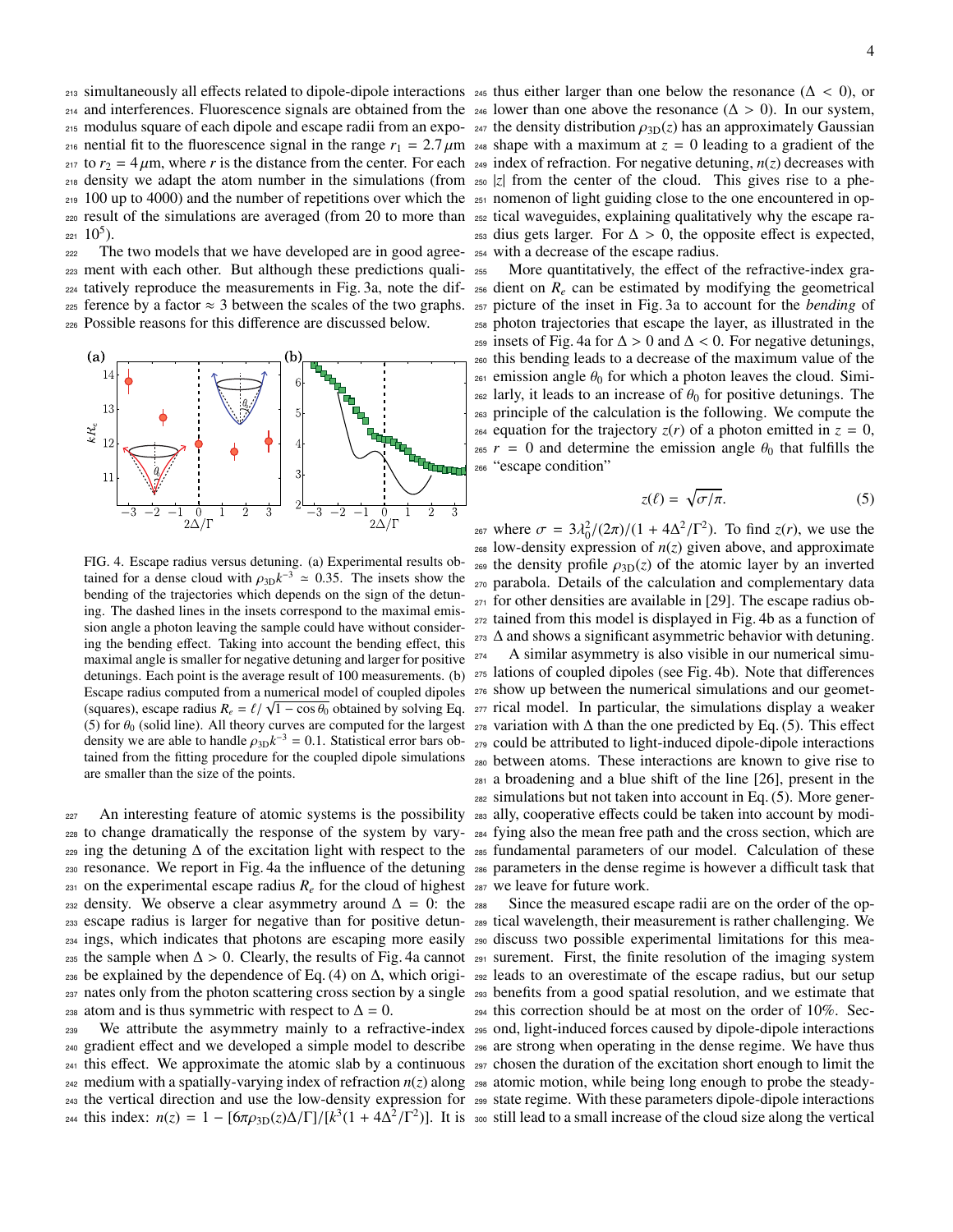302 nated region where the scattering rate is large) could favor the 325 produced by an external magnetic field. propagation of photons to a larger distance. For a pulse dura- tion twice as long [33] we observed an increase of the escape <sup>327</sup> dense and extended sample of fixed scatterers. Experiments radius  $R_e$  by about 20 %.

307 model predict a variation of  $R_e$  with density and detuning 331 not be investigated, and also in Ref. [21] but with a hot and qualitatively similar to the experimental results, but with a <sup>332</sup> thus Doppler-broadened cloud. Complementary studies on 309 factor ~ 3 difference in the absolute value for  $R_e$ . A pos- 333 light transport in photonic planar waveguides have also been 310 sible explanation for this discrepancy is the complex level 334 reported, for instance, in Ref. [38]. However, our system re-311 structure of the rubidium atom. For instance, the averaging 335 veals a unique combination of multiple-scattering, high densi-312 of the Clebsch-Gordan coefficients over all possible  $\pi$  transi- 336 ties and guiding effects which can be tuned rather easily. Our set tions relevant for our incident linearly polarized light should are experiment p 313 tions relevant for our incident linearly polarized light should 337 experiment paves the way to a deeper understanding of the at least lead to a correction of the effective single-atom scat-<sup>338</sup> propagation of light in dense samples and possibly on the role 315 tering cross section which is not taken into account in our ex- 339 of interference-induced (localization) effects in this geometry 316 pression of the mean free path  $\ell$  [34]. Taking into account 340 [39, 40]. Indeed, while the observation of photon localiza-<br>345 this level structure on the determination of R requires com- 244 tion is still elusive this level structure on the determination of  $R_e$  requires com- $341$  tion is still elusive [39], presumably due to the vector nature 318 plex simulations beyond the scope of this article [25]. An <sub>342</sub> of light detrimental to interference [40], the problem could 319 alternative approach would be to reproduce this study with 343 be circumvented in a 2D system illuminated by a light field atomic species like ytterbium and strontium which present <sup>344</sup> linearly polarized perpendicular to the disordered plane. Our well-isolated  $J = 0$  to  $J = 1$  transitions. One could also cou-  $345$  atomic system could constitute a good candidate for that ob-322 ple our method for producing thin slabs with the method to  $\frac{346}{5}$  jective, using the escape radius – directly controlled by the isolate an effective two-level system in a multilevel atom dis-<sup>347</sup> diffusion coefficient – as a probe for localization [41].

301 axis. This increase of the cloud thickness (only in the illumi- 324 cussed in Refs [35–37] and based on the large Zeeman effect

306 Both the coupled dipole simulations and the geometrical 330 but with a microscopic sample where light propagation can-In summary, we have explored the diffusion of light in a with cold atomic systems are usually limited to lower den-sities. Still, the dense regime was explored in Refs. [23–25]

- [1] E. Akkermans and G. Montambaux, *Mesoscopic physics of electrons and photons* (Cambridge university press, 2007).
- [2] H. Hu, A. Strybulevych, J.H. Page, S.E. Skipetrov, and B.A. van Tiggelen, "Localization of ultrasound in a three-dimensional elastic network," Nat. Phys. 4, 945–948 (2008).
- [3] A. Aspect and M. Inguscio, "Anderson localization of ultracold atoms," Physics today 62, 30–35 (2009).
- [4] M.C.W. van Rossum and Th.M. Nieuwenhuizen, "Multiple scattering of classical waves: microscopy, mesoscopy, and dif-fusion," Rev. Mod. Phys. 71, 313–371 (1999).
- [5] H.C. Van de Hulst, *Multiple light scattering: tables, formulas, and applications* (Elsevier, 2012).
- [6] D.S. Wiersma, "The physics and applications of random lasers," Nat. Phys. 4, 359–367 (2008).
- [7] D.S. Wiersma, "Disordered photonics," Nat. Photon. 7, 188– 196 (2013).
- 364 [8] G. Labeyrie, F. de Tomasi, J.-C. Bernard, C. A. Müller, 397 [18] C. Miniatura, and R. Kaiser, "Coherent backscattering of light by cold atoms," Phys. Rev. Lett. 83, 5266–5269 (1999).
- [9] Y. Bidel, B. Klappauf, J. C. Bernard, D. Delande, G. Labeyrie, C. Miniatura, D. Wilkowski, and R. Kaiser, "Coherent light 369 transport in a cold Strontium cloud," Phys. Rev. Lett. 88, 402 [20] 203902 (2002).
- [10] S.J. Roof, K.J. Kemp, M.D. Havey, and I.M. Sokolov, "Ob-
- 372 servation of single-photon superradiance and the cooperative 405
- Lamb shift in an extended sample of cold atoms," Phys. Rev. Lett. 117, 073003 (2016).
- 375 [11] W. Guerin, M.O. Araújo, and R. Kaiser, "Subradiance in a large cloud of cold atoms," Phys. Rev. Lett. 116, 083601 (2016).
- 377 [12] M.O. Araújo, I. Krešić, R. Kaiser, and W. Guerin, "Superradi- 410 378 ance in a large and dilute cloud of cold atoms in the linear-optics 411
- regime," Phys. Rev. Lett. 117, 073002 (2016).
- 380 [13] T. Bienaimé, S. Bux, E. Lucioni, P.W. Courteille, N. Piovella, 413

 and R. Kaiser, "Observation of a cooperative radiation force in the presence of disorder," Phys. Rev. Lett. 104, 183602 (2010).

- S. Balik, A.L. Win, M.D. Havey, I.M. Sokolov, and D.V. Kupriyanov, "Near-resonance light scattering from a highass density ultracold atomic <sup>87</sup>Rb gas," Phys. Rev. A 87, 053817 (2013).
- [15] S.L. Bromley, B. Zhu, M. Bishof, X. Zhang, T. Bothwell, J. Schachenmayer, T.L. Nicholson, R. Kaiser, S.F. Yelin, M.D. Lukin, A.M. Rey, and J. Ye, "Collective atomic scattering and motional effects in a dense coherent medium," Nat. Commun. 7 (2016).
- [16] R.H. Lehmberg, "Radiation from an *N*-atom system. I. General formalism," Phys. Rev. A 2, 883–888 (1970).
- [17] R. Friedberg, S.R. Hartmann, and J.T. Manassah, "Frequency shifts in emission and absorption by resonant systems ot two-level atoms," Phys. Rep. 7, 101–179 (1973).
- M. Gross and S. Haroche, "Superradiance: An essay on the theory of collective spontaneous emission," Phys. Rep. 93, 301– 396 (1982).
- [19] O. Morice, Y. Castin, and J. Dalibard, "Refractive index of a dilute Bose gas," Phys. Rev. A 51, 3896–3901 (1995).
- N. Cherroret, D. Delande, and B.A. van Tiggelen, "Induced dipole-dipole interactions in light diffusion from point dipoles," 404 Phys. Rev. A 94, 012702 (2016).
- [21] J. Keaveney, A. Sargsyan, U. Krohn, I. G. Hughes, D. Sark- isyan, and C. S. Adams, "Cooperative Lamb shift in an atomic 407 vapor layer of nanometer thickness," Phys. Rev. Lett. 108, 173601 (2012).
- [22] J. Javanainen, J. Ruostekoski, Y. Li, and S.M. Yoo, "Shifts of a resonance line in a dense atomic sample," Phys. Rev. Lett. 112, 113603 (2014).
- [23] J. Pellegrino, R. Bourgain, S. Jennewein, Y. R. P. Sortais, A. Browaeys, S. D. Jenkins, and J. Ruostekoski, "Observa-